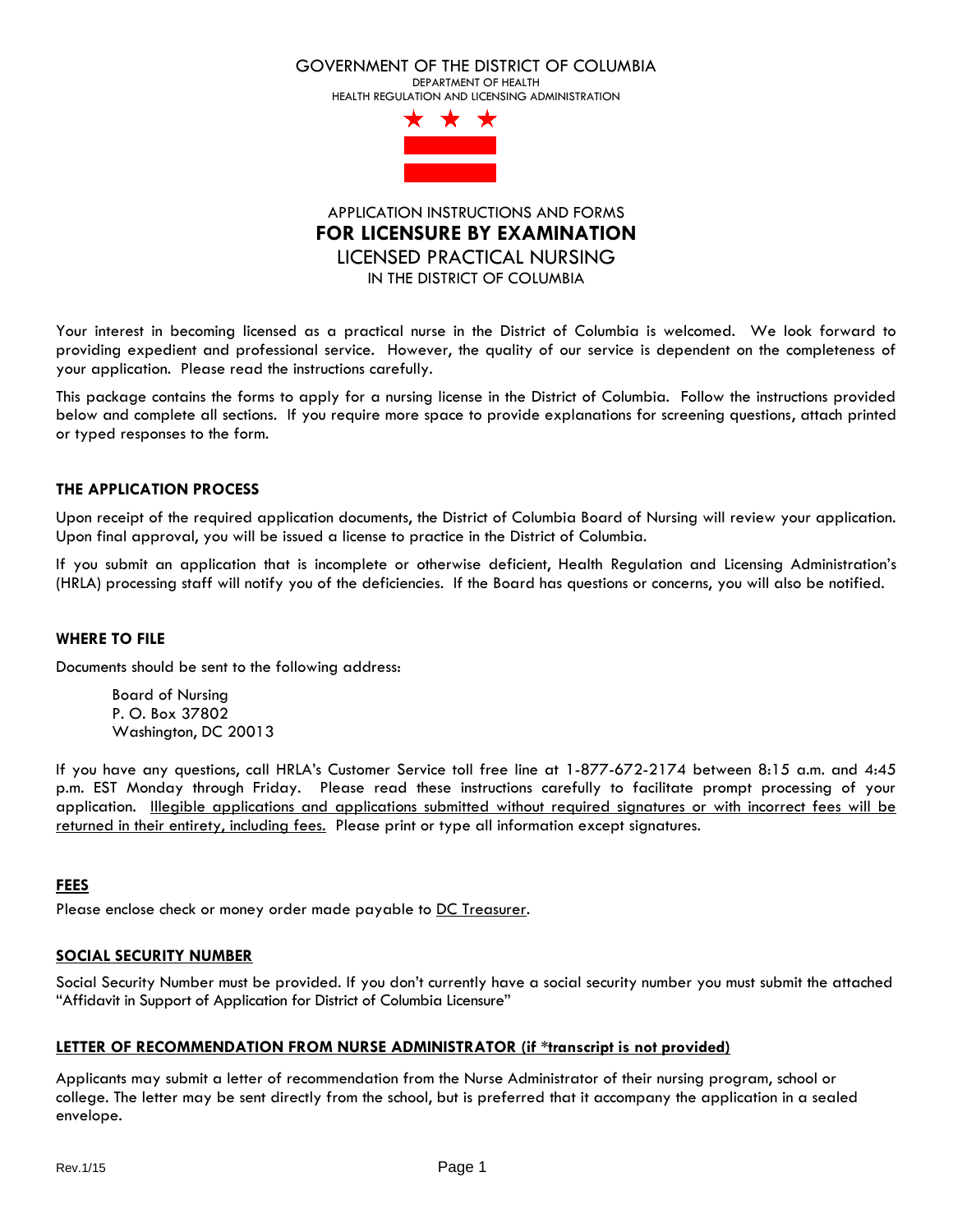\**Applicant will not be licensed until the official transcript is received indicating date the degree was conferred or date of graduation.*

# **OFFICIAL TRANSCRIPT**

An Official Transcript must be *received indicating date the degree was conferred or date of graduation.* Official transcript (with seal) from the applicant's school of nursing, may be sent directly from the school, but is preferred that it accompany the application in a sealed envelope.

Please note: *Applicant will not be licensed until the official transcript is received indicating date the degree was conferred or date of graduation.*

# **CGFNS CERTIFICATION – INTERNATIONAL APPLICANTS**

Graduates of nursing schools which are not located in the United States or Canada must submit an official CGFNS certificate. No copies accepted. Contact CGFNS at [www.cgfns.org](http://www.cgfns.org/) to apply for CES certification.

# **To sit for NCLEX you must have AUTHORIZATION TO TEST (ATT)**

In order to receive your ATT, you must pay PearsonVue \$200.00. You can register:

Online at [www.pearsonvue.com/nclex](http://www.pearsonvue.com/nclex) 

By mailing your certified check, cashier's check or money order payable to NCSBN to:

**NCLEX Operations** P.O. Box 64950 St. Paul, MN 55164-0950

By calling 1-866-49NCLEX to register by phone

# **MISSED DATE SCHEDULED TO SIT FOR NCLEX**

If you are unable to sit for examination on the date scheduled you will need to reapply to sit for examination with NCLEX only. You will not be required to submit another application to the Board of Nursing unless you have failed the examination or your application was submitted more than 1 year ago.

# **APPLICATION STATUS**

You will be notified in writing of any deficient or missing items or you can check the status of your licensure application online. Go to [https://app.hpla.doh.dc.gov/mylicense/.](https://app.hpla.doh.dc.gov/mylicense/) Enter your Social Security Number and Last Name to register. Establish your User Name and Password --- then once you have successfully logged-in click on "View Checklist". The status of your application is available the next day after the application has been entered online. As information is received or as action is taken, the information is recorded in the database and automatically posted to the Status Check. After you are licensed this information is no longer available at this site. You can then verify your licensure status at <http://app.hpla.doh.dc.gov/weblookup/>

# **COMPLETING THE LICENSURE BY EXAMINATION APPLICATION**

**Your application along with all required supporting documents must be mailed in the same package to the Board office. Please mail in a 9X12 envelope and do not staple or fold application.**

# **MANNER OF PAYMENT OF LICENSURE FEES**

**Fees are payable by check or money order – Do NOT send cash –** and should be made payable to DC Treasurer and submitted with your application packet. You may pay the license fee by a single check or money order. It is recommended that you pay by check, so that you have ready proof of payment. Please print your name on your check, if it is not preprinted.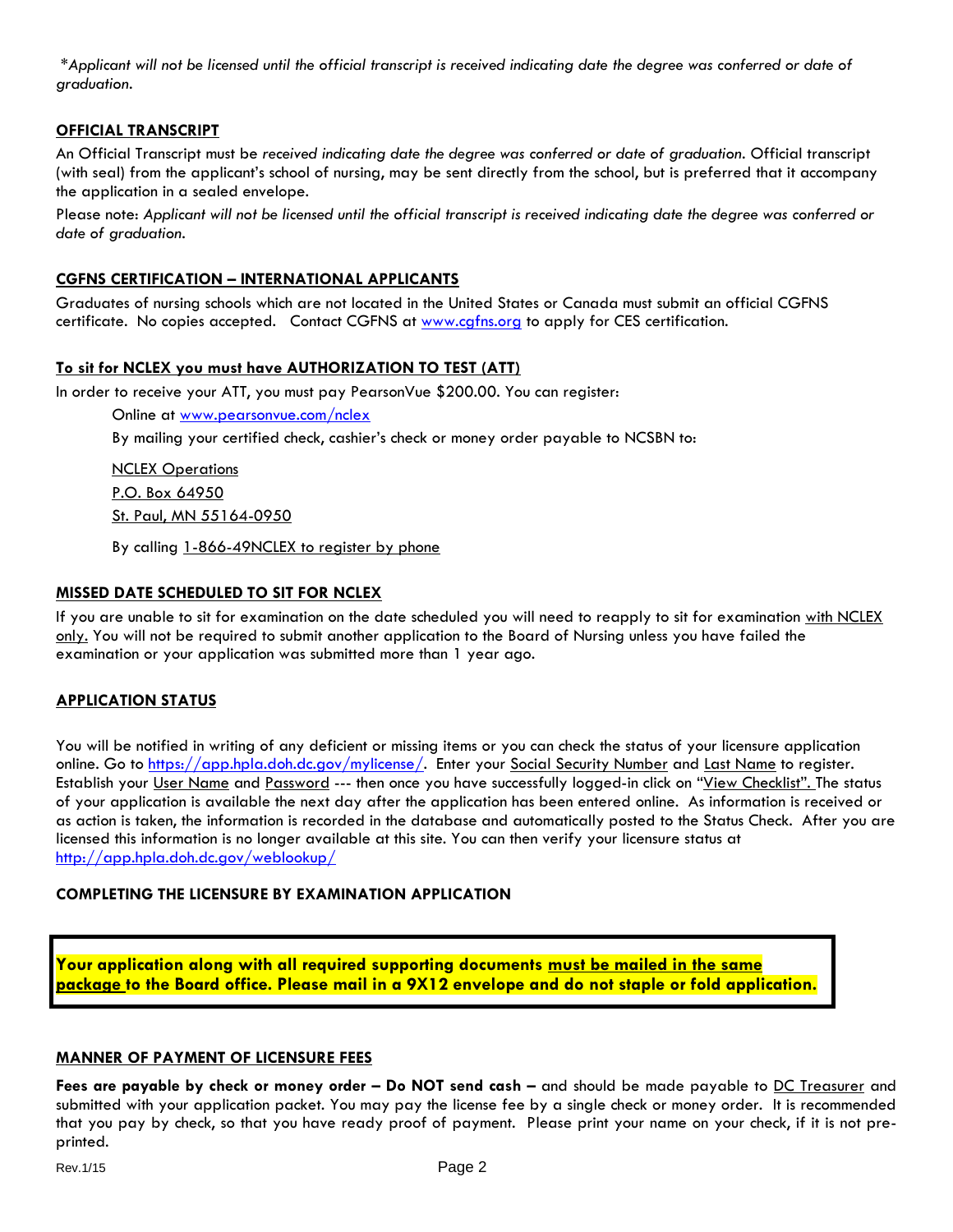## **PASSPORT PHOTO**

Two recent and identical passport-type photos of the applicant's face (approx. 2"X2") with applicant's name printed on the back. The photos must be original photos and cannot be computer-generated copies or paper copies.

#### **APPLICANT NAME / DEMOGRAPHIC INFORMATION**

Enter your name exactly as it should appear on the license. If your name on this application is different from the name on your supporting documentation provide a copy of a legal name change document. Acceptable documents include a marriage certificate, divorce decree, court order or spouse's death certificate.

#### **SOCIAL SECURITY NUMBER**

International applicants: A Tax ID number will **NOT** be accepted in lieu of a social security number.

## **HOME ADDRESS / BUSINESS ADDRESS**

Include both your home and business addresses in the sections provided. If you supply a PO Box for either address, you must also supply a corresponding street address for each PO Box used.

## **CRIMINAL BACKGROUND CHECK**

To schedule your CBC (Live Scan/Fingerprinting) with MorphoTrust access [http://www.L1ENROLLMENT.COM/state/?st=DC](http://www.l1enrollment.com/state/?st=DC) or call 1-877-783-4187.

#### **SCREENING QUESTIONS**

**If you have been convicted of a crime, been terminated due to your clinical practice or have had actions taken against your license please provide official documentation which details the outcome or current status of the case.** 

If you answer "yes" to questions A through G, please provide a complete explanation on a separate sheet of paper. If more space is required to fully answer questions, attach additional sheets with typed responses. False or misleading statements will be cause for disciplinary action and could be cause for criminal prosecution pursuant to DC Code 22-2514.

#### **LICENSEE AFFIDAVIT**

By signing the application you are attesting under penalty of perjury that all information and attached documents are true to the best of your knowledge.

#### **SUPPORTING DOCUMENTS REQUIRED**

Submit all required supporting documents along with your application. **Keep a photocopy of all supporting documents for your records.**

# **ADDITIONAL INFORMATION**

## **CHECKING STATUS OF APPLICATION**

You can check the status of your licensure application online. Go to [www.doh.dc.gov](http://www.doh.dc.gov/) and click on Application Status or [https://app.hpla.doh.dc.gov/mylicense/.](https://app.hpla.doh.dc.gov/mylicense/) Enter your Social Security Number and Last Name to register. Establish your User Name and Password --- then once you have successfully logged-in click on "View Checklist". The status of your application

is available the next day after the application has been entered online. As information is received or as action is taken the information is recorded in the database and automatically posted to the Status Check. After you are licensed this information is no longer available at this site. You will be able to view your licensure status and obtain your license number at [http://app.hpla.doh.dc.gov/weblookup/o](http://app.hpla.doh.dc.gov/weblookup/)r [www.doh.dc.gov](http://www.doh.dc.gov/) and click on Online Professional License Search.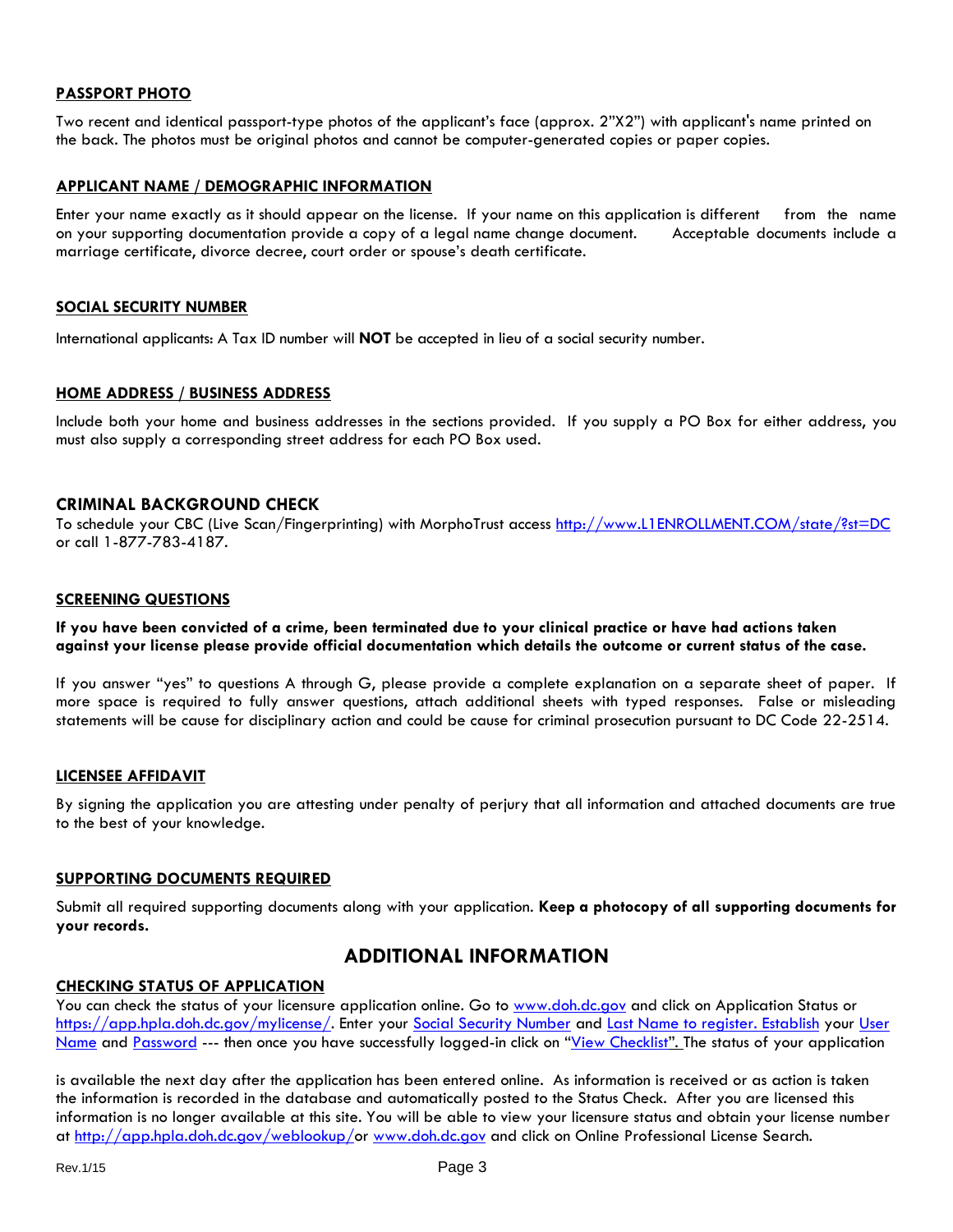#### **LICENSURE RENEWAL**

DC LPN licenses expire on June 30 of odd numbered years. RN licenses expire June 30 of even numbered years. **Your initial license will be valid only for the balance of the current renewal cycle**. **Your licensure fee will not be prorated.** You will be mailed a renewal notice (to your address of record) prior to the expiration of your license/certification. Upon completion of the renewal application and payment of the renewal fee, your license will be renewed for a two-year period.

## **RETURNED CHECK POLICY**

A charge of \$65.00 will be imposed for dishonored checks (Public Law 89-208). Any further payments will need to be paid by money order or certified check.

## **CHANGE OF ADDRESS NOTIFICATION**

You should know that you are required by regulation to report all changes of your business or residence address to the Board within 30 days, failure to do so is punishable by a \$100 fine for first offense and higher for subsequent offenses. HRLA will update the address change in your database record. Requests for address change should be made via fax to 202-724-5145 or letter sent to HRLA at the address in the middle of page 1. Without an updated address, you may not receive your renewal notice.

## **CE REQUIREMENTS FOR RENEWAL [Not required for first time renewals]**

LPNs: 18 Contact hours

(1) Contact Hour Option: Provide an original verification form signed or stamped by the program sponsor.

 (2) Academic Option: Provide proof of having completed an undergraduate or graduate course, in nursing or relevant to the practice of nursing.

 (3)Teaching Option: Provide evidence of having developed or taught a continuing education course or educational offering approved by the board or a board approved accrediting body. Applicants may receive four (4) contact hours for each approved course contact hour. (This is not an option for nurses required to develop and teach in-service education courses or educational offering as a condition of employment)

 (4) Author or Editor Option: Provide evidence of authorship or editor of a book, chapter or published peer reviewed periodical, if the periodical has been published or accepted for publication during the period for which credit is claimed. (Meets continuing education requirement)

## **PLEASE NOTE: All continuing education must be relevant to your current field of practice.**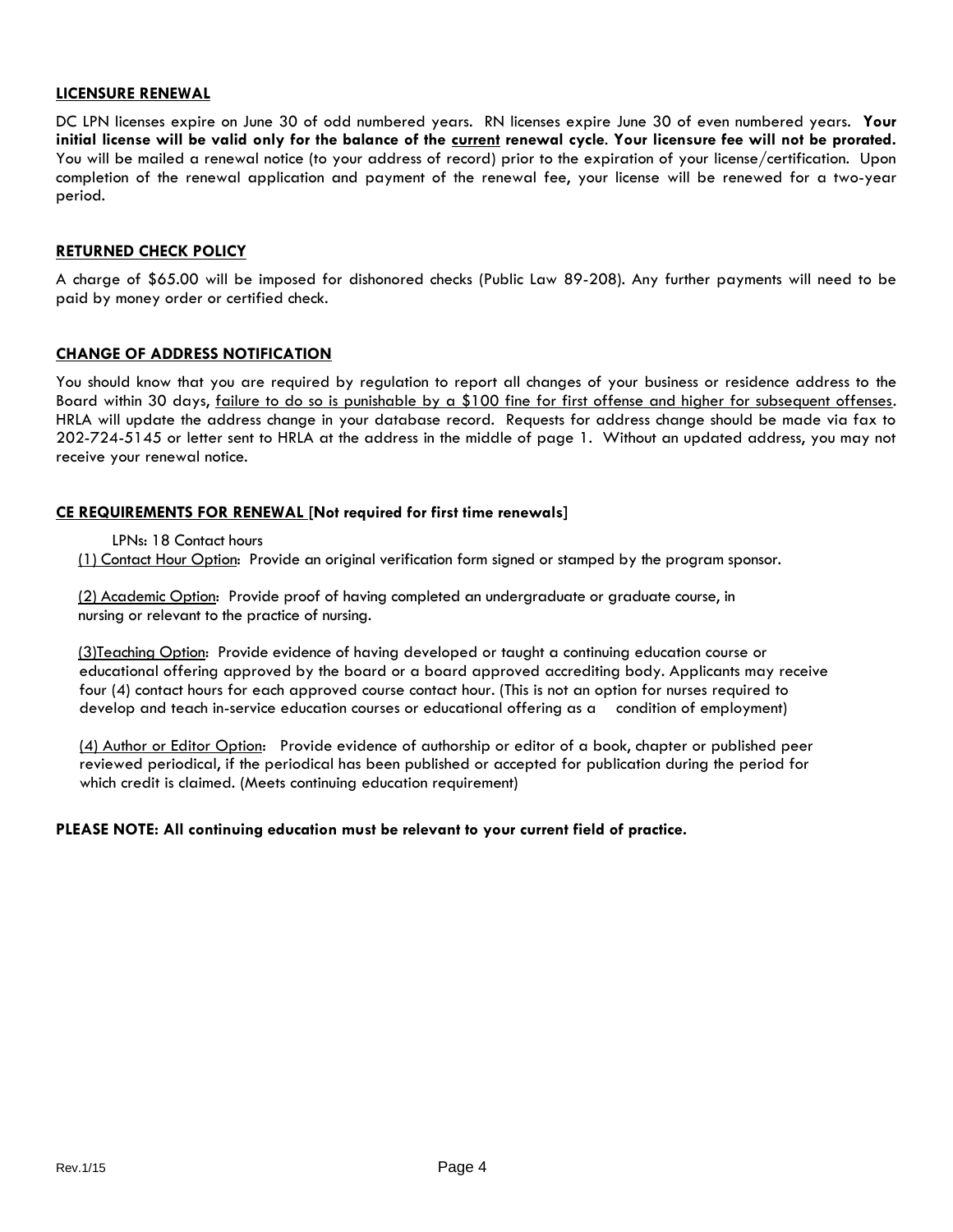#### **GOVERNMENT OF THE DISTRICT OF COLUMBIA DEPARTMENT OF HEALTH HEALTH REGULATION AND LICENSING ADMINISTRATION**



#### **APPLICATION FOR LICENSURE BY EXAMINATION**

# **BOARD OF NURSING LICENSED PRACTICAL NURSE**

All applicants must complete every section of this application and submit the original application and all required supporting documents. If more space is needed to fully answer questions, attach additional sheets with typed responses. False or misleading statements will be cause for **disciplinary action and could be cause for criminal prosecution pursuant to** *DC Code 22-2514***. If you have any questions, call HRLA Customer Service at 1-877-672-2174 Monday through Friday, 8:30 AM to 4:30 PM EST.** 

| Please Note: Please refer to application instructions before completing this form.                                                                                                                                                                                                                                                                                                       |            |                                                                                 |          |                                                                                                                                       |  |  |  |  |
|------------------------------------------------------------------------------------------------------------------------------------------------------------------------------------------------------------------------------------------------------------------------------------------------------------------------------------------------------------------------------------------|------------|---------------------------------------------------------------------------------|----------|---------------------------------------------------------------------------------------------------------------------------------------|--|--|--|--|
| <b>SECTION 1A. LICENSURE TYPE &amp; FEES</b>                                                                                                                                                                                                                                                                                                                                             |            |                                                                                 |          |                                                                                                                                       |  |  |  |  |
| Please check one:                                                                                                                                                                                                                                                                                                                                                                        | <b>LPN</b> |                                                                                 |          | <b>LICENSURE EXPIRATION: All licenses</b><br>expire June 30th                                                                         |  |  |  |  |
| <b>Licensure by Examination</b>                                                                                                                                                                                                                                                                                                                                                          |            |                                                                                 | \$187.00 |                                                                                                                                       |  |  |  |  |
|                                                                                                                                                                                                                                                                                                                                                                                          |            |                                                                                 |          | <b>LPNs</b> odd numbered year                                                                                                         |  |  |  |  |
| <b>CRIMINAL BACKGROUND CHECK:</b> For payment and to schedule<br>an appointment (Call 1-877-783-4787 or www.Llenrollment.com)<br>All applicants are required to undergo a Criminal Background Check                                                                                                                                                                                      |            |                                                                                 |          | Check or money order payable to:<br><b>DC Treasurer</b><br><b>MAIL:</b>                                                               |  |  |  |  |
|                                                                                                                                                                                                                                                                                                                                                                                          |            |                                                                                 |          | <b>Board of Nursing</b>                                                                                                               |  |  |  |  |
|                                                                                                                                                                                                                                                                                                                                                                                          |            |                                                                                 |          | P.O. Box 37802 -                                                                                                                      |  |  |  |  |
| SECTION 2A. APPLICANT INFORMATION                                                                                                                                                                                                                                                                                                                                                        |            |                                                                                 |          | Washington, D.C. 20013                                                                                                                |  |  |  |  |
|                                                                                                                                                                                                                                                                                                                                                                                          |            | Note: LEGAL NAME: (Do not use any initials unless they are a part of your name) |          |                                                                                                                                       |  |  |  |  |
|                                                                                                                                                                                                                                                                                                                                                                                          |            |                                                                                 |          |                                                                                                                                       |  |  |  |  |
|                                                                                                                                                                                                                                                                                                                                                                                          |            |                                                                                 |          |                                                                                                                                       |  |  |  |  |
| <b>FIRST NAME</b>                                                                                                                                                                                                                                                                                                                                                                        |            | MI<br><b>LAST NAME</b>                                                          |          | (SUFFIX: Jr., Sr. etc.)                                                                                                               |  |  |  |  |
|                                                                                                                                                                                                                                                                                                                                                                                          |            |                                                                                 |          | Name of Nursing School Attended: ___________________________Country:___________Graduation Date: _______                               |  |  |  |  |
|                                                                                                                                                                                                                                                                                                                                                                                          |            |                                                                                 |          |                                                                                                                                       |  |  |  |  |
|                                                                                                                                                                                                                                                                                                                                                                                          |            | DEGREE(S): $\Box$ AA $\Box$ DIPLOMA $\Box$ BSN $\Box$ MSN $\Box$ OTHER DEGREE   |          |                                                                                                                                       |  |  |  |  |
|                                                                                                                                                                                                                                                                                                                                                                                          |            |                                                                                 |          |                                                                                                                                       |  |  |  |  |
|                                                                                                                                                                                                                                                                                                                                                                                          |            |                                                                                 |          |                                                                                                                                       |  |  |  |  |
| Date of Birth                                                                                                                                                                                                                                                                                                                                                                            |            | <b>Social Security Number</b>                                                   |          | GENDER: MALE FEMALE                                                                                                                   |  |  |  |  |
| *All Applicants must provide a Social Security Number. If you are a foreign graduate and do not have a SSN or are waiting for one to be issued,<br>you must complete the SSN affidavit form and submit it with your application. Your license will not be renewed without a valid SSN. You can<br>download the affidavit form by clicking here or printing a copy at www.hrla.doh.dc.gov |            |                                                                                 |          |                                                                                                                                       |  |  |  |  |
| <b>SECTION 2B. OTHER NAMES USED: (Please print clearly)</b>                                                                                                                                                                                                                                                                                                                              |            |                                                                                 |          |                                                                                                                                       |  |  |  |  |
|                                                                                                                                                                                                                                                                                                                                                                                          |            |                                                                                 |          | Enter your legal name exactly as it should appear on the license. If your name on this application is different from the name on your |  |  |  |  |
|                                                                                                                                                                                                                                                                                                                                                                                          |            |                                                                                 |          | supporting documentation provide a copy of a legal name change document. Acceptable documents for individuals are marriage            |  |  |  |  |
| certificates, divorce decrees, court orders and spouse's death certificate.                                                                                                                                                                                                                                                                                                              |            |                                                                                 |          |                                                                                                                                       |  |  |  |  |
|                                                                                                                                                                                                                                                                                                                                                                                          |            |                                                                                 |          |                                                                                                                                       |  |  |  |  |
|                                                                                                                                                                                                                                                                                                                                                                                          |            |                                                                                 |          |                                                                                                                                       |  |  |  |  |
| <b>FIRST NAME</b>                                                                                                                                                                                                                                                                                                                                                                        | ΜI         | <b>LAST NAME</b>                                                                |          | (SUFFIX: Jr., Sr. etc.)                                                                                                               |  |  |  |  |
|                                                                                                                                                                                                                                                                                                                                                                                          |            |                                                                                 |          |                                                                                                                                       |  |  |  |  |
|                                                                                                                                                                                                                                                                                                                                                                                          |            |                                                                                 |          |                                                                                                                                       |  |  |  |  |
| <b>FIRST NAME</b>                                                                                                                                                                                                                                                                                                                                                                        | ΜI         | <b>LAST NAME</b>                                                                |          | (SUFFIX: Jr., Sr. etc.)                                                                                                               |  |  |  |  |
|                                                                                                                                                                                                                                                                                                                                                                                          |            |                                                                                 |          |                                                                                                                                       |  |  |  |  |
| Place of Birth : State/Providence/Territory<br>Country if not USA                                                                                                                                                                                                                                                                                                                        |            |                                                                                 |          |                                                                                                                                       |  |  |  |  |
|                                                                                                                                                                                                                                                                                                                                                                                          |            |                                                                                 |          |                                                                                                                                       |  |  |  |  |
|                                                                                                                                                                                                                                                                                                                                                                                          |            |                                                                                 |          |                                                                                                                                       |  |  |  |  |
|                                                                                                                                                                                                                                                                                                                                                                                          |            |                                                                                 |          |                                                                                                                                       |  |  |  |  |
|                                                                                                                                                                                                                                                                                                                                                                                          |            |                                                                                 |          |                                                                                                                                       |  |  |  |  |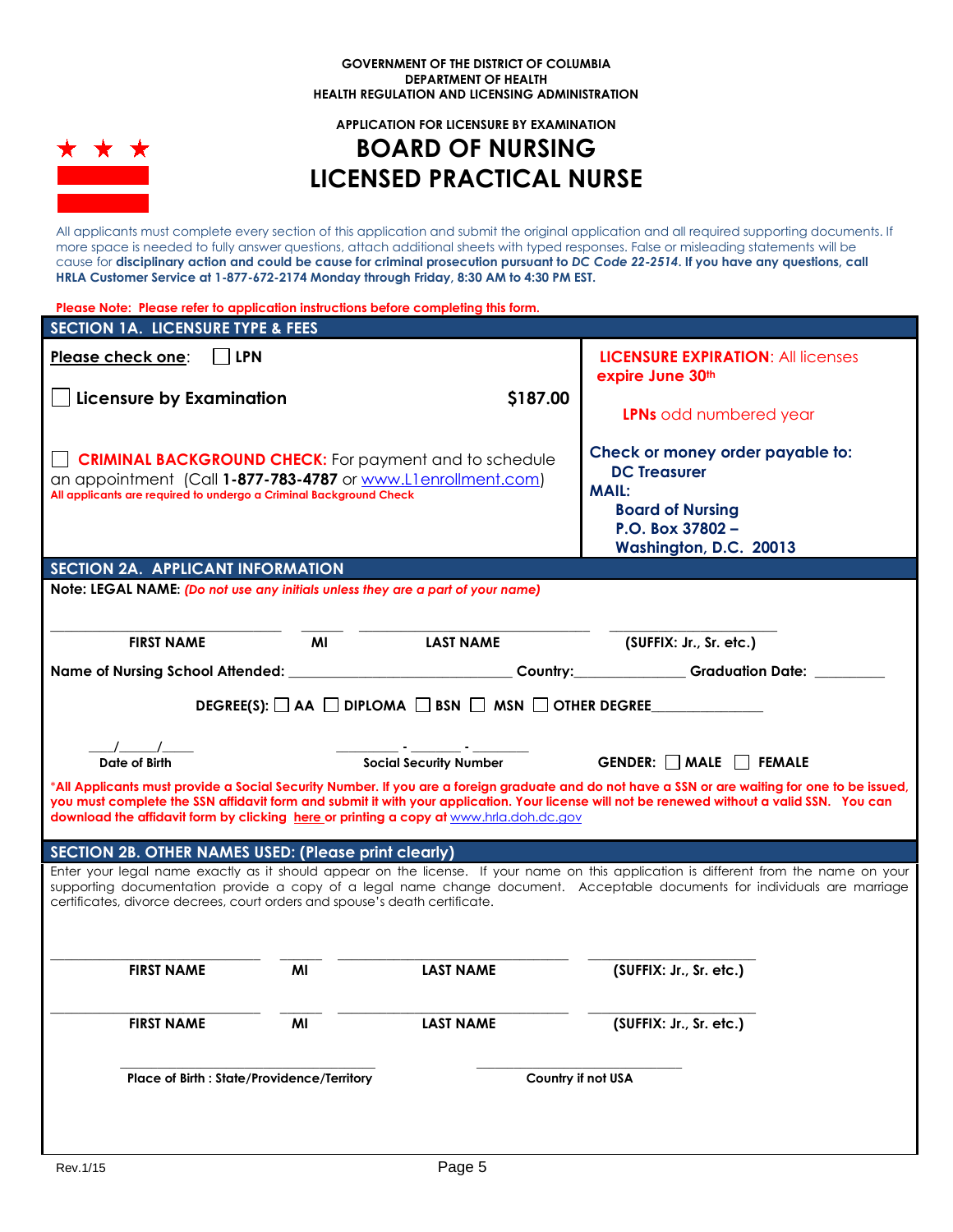| SECTION 2C: RACE & ETHNICITY DESIGNATION:                                                                                                                                                                                                                                  |                                             |                                      | <b>LANGUAGE(S) SPOKEN:</b>                |  |  |  |  |
|----------------------------------------------------------------------------------------------------------------------------------------------------------------------------------------------------------------------------------------------------------------------------|---------------------------------------------|--------------------------------------|-------------------------------------------|--|--|--|--|
| $\Box$ American Indian/Alaskan Native                                                                                                                                                                                                                                      | $\Box$ Asian/South Asian                    | Black or African American            | Language(s) spoken other than<br>English: |  |  |  |  |
| $\Box$ Caucasian/White                                                                                                                                                                                                                                                     | <b>Hispanic or Latino</b>                   |                                      | $\Box$ Spanish<br>$\Box$ French           |  |  |  |  |
| $\Box$ Other                                                                                                                                                                                                                                                               | □ Native Hawaiian or other Pacific Islander |                                      | German <b>Arabic</b>                      |  |  |  |  |
|                                                                                                                                                                                                                                                                            |                                             |                                      | □ Other ________________                  |  |  |  |  |
|                                                                                                                                                                                                                                                                            |                                             |                                      |                                           |  |  |  |  |
| Note: A P.O. BOX MAY NOT BE USED FOR AN ADDRESS. PLEASE PROVIDE A STREET ADDRESS.                                                                                                                                                                                          |                                             |                                      |                                           |  |  |  |  |
| Indicate your preferred mailing address by placing an "X" in the appropriate box. This will be the address to which all future licensing<br>documents will be mailed.                                                                                                      |                                             |                                      |                                           |  |  |  |  |
|                                                                                                                                                                                                                                                                            | $\Box$ HOME ADDRESS                         | BUSINESS ADDRESS                     |                                           |  |  |  |  |
| <b>SECTION 3B. HOME / BUSINESS ADDRESS</b>                                                                                                                                                                                                                                 |                                             |                                      |                                           |  |  |  |  |
|                                                                                                                                                                                                                                                                            | Home Address or DDC Local/Mailing Address   |                                      |                                           |  |  |  |  |
| ADDRESS:<br>{Street Number and Street Name} (City)                                                                                                                                                                                                                         |                                             |                                      | (State/Province/Territory) (Zip Code)     |  |  |  |  |
|                                                                                                                                                                                                                                                                            |                                             |                                      |                                           |  |  |  |  |
|                                                                                                                                                                                                                                                                            |                                             |                                      |                                           |  |  |  |  |
| You are statutorily required to notify the DC Board of Nursing in writing of an address change within 30 days. Failure to do may result in your not<br>receiving your license, renewal notice or other official notices and can result in a disciplinary action or a fine. |                                             |                                      |                                           |  |  |  |  |
|                                                                                                                                                                                                                                                                            |                                             |                                      |                                           |  |  |  |  |
|                                                                                                                                                                                                                                                                            | <b>Business Address</b>                     |                                      |                                           |  |  |  |  |
| ADDRESS:____________                                                                                                                                                                                                                                                       |                                             |                                      |                                           |  |  |  |  |
|                                                                                                                                                                                                                                                                            | (Street Number and Street Name)             | $\overline{$ (City)                  | (State/Province/Territory) (Zip Code)     |  |  |  |  |
|                                                                                                                                                                                                                                                                            |                                             |                                      |                                           |  |  |  |  |
|                                                                                                                                                                                                                                                                            |                                             |                                      |                                           |  |  |  |  |
| SECTION 3C. NURSING SCHOOLS ATTENDED                                                                                                                                                                                                                                       |                                             |                                      |                                           |  |  |  |  |
| List all nursing schools that you have attended beginning with the most recent at the top.                                                                                                                                                                                 |                                             |                                      |                                           |  |  |  |  |
| <b>School Name, City, State, Country</b>                                                                                                                                                                                                                                   |                                             | <b>Date of Graduation</b><br>mm/vvvv | <b>Degree/Certificate</b>                 |  |  |  |  |
|                                                                                                                                                                                                                                                                            |                                             |                                      |                                           |  |  |  |  |
|                                                                                                                                                                                                                                                                            |                                             |                                      |                                           |  |  |  |  |
|                                                                                                                                                                                                                                                                            |                                             |                                      |                                           |  |  |  |  |
|                                                                                                                                                                                                                                                                            |                                             |                                      |                                           |  |  |  |  |
|                                                                                                                                                                                                                                                                            | <b>IMPORTANT CONTACT INFORMATION</b>        |                                      |                                           |  |  |  |  |
|                                                                                                                                                                                                                                                                            |                                             |                                      |                                           |  |  |  |  |
| <b>District of Columbia Health Regulation Licensing Administration</b><br>Location: 899 North Capitol Street, N.E., 2nd Floor - Washington, D.C. 20002                                                                                                                     |                                             |                                      |                                           |  |  |  |  |
| Mail: Board of Nursing - P.O. Box 37802 - Washington, D.C. 20013                                                                                                                                                                                                           |                                             |                                      |                                           |  |  |  |  |
| <b>Check Application Status: www.doh.dc.gov</b>                                                                                                                                                                                                                            |                                             |                                      |                                           |  |  |  |  |
| HRLA Customer Service: 1-877-672-2174/www.doh.dc.gov                                                                                                                                                                                                                       |                                             |                                      |                                           |  |  |  |  |
| Criminal Background Check (CBC) Unit Email: doh.cbcu@dc.gov<br><b>Board Email: HPLAcomments@dc.gov</b>                                                                                                                                                                     |                                             |                                      |                                           |  |  |  |  |
|                                                                                                                                                                                                                                                                            |                                             |                                      |                                           |  |  |  |  |
|                                                                                                                                                                                                                                                                            |                                             |                                      |                                           |  |  |  |  |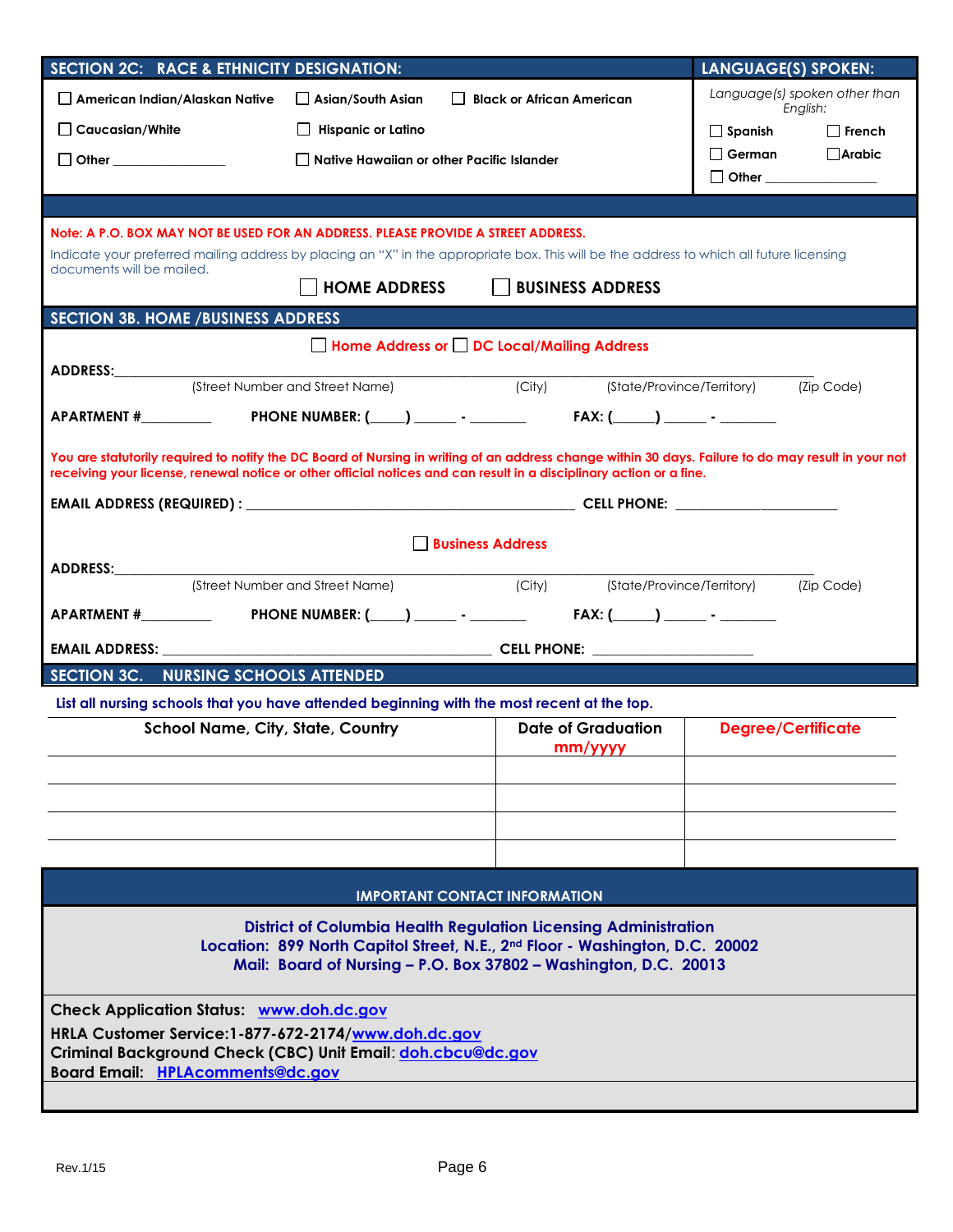# **SECTION 4. SUPPORTING DOCUMENTS REQUIRED**

**Your application along with all required supporting documents must be mailed in the same package to the Board office. Please mail in a 9X12 envelope and do not staple or fold application.** 

**Please indicate the supporting documents you have included with this package. Keep a photocopy.**

 **If not provided previously submit an official transcript from the applicant's school of nursing, must accompany the application in a sealed envelope. Or**

Applicant will not be licensed until the official transcript is received indicating date the degree was conferred or date of *graduation.*

- **If you are requesting special accommodations to sit for NCLEX, provide the following information:**
	- **1. Identify the accommodations being requested**
	- **2. Submit a letter from the appropriate health professional which confirms the disability, and provides information describing the accommodations required**
	- **3. Submit a letter from your education program, indicating the modifications granted by the program**
- **If you answered "Yes" to any of the questions in Section 5; if you have not done so already, provide a detailed explanation on a separate sheet of paper. Submit copies of relevant court reports, personnel actions, actions taken against your license or other relevant documents.**